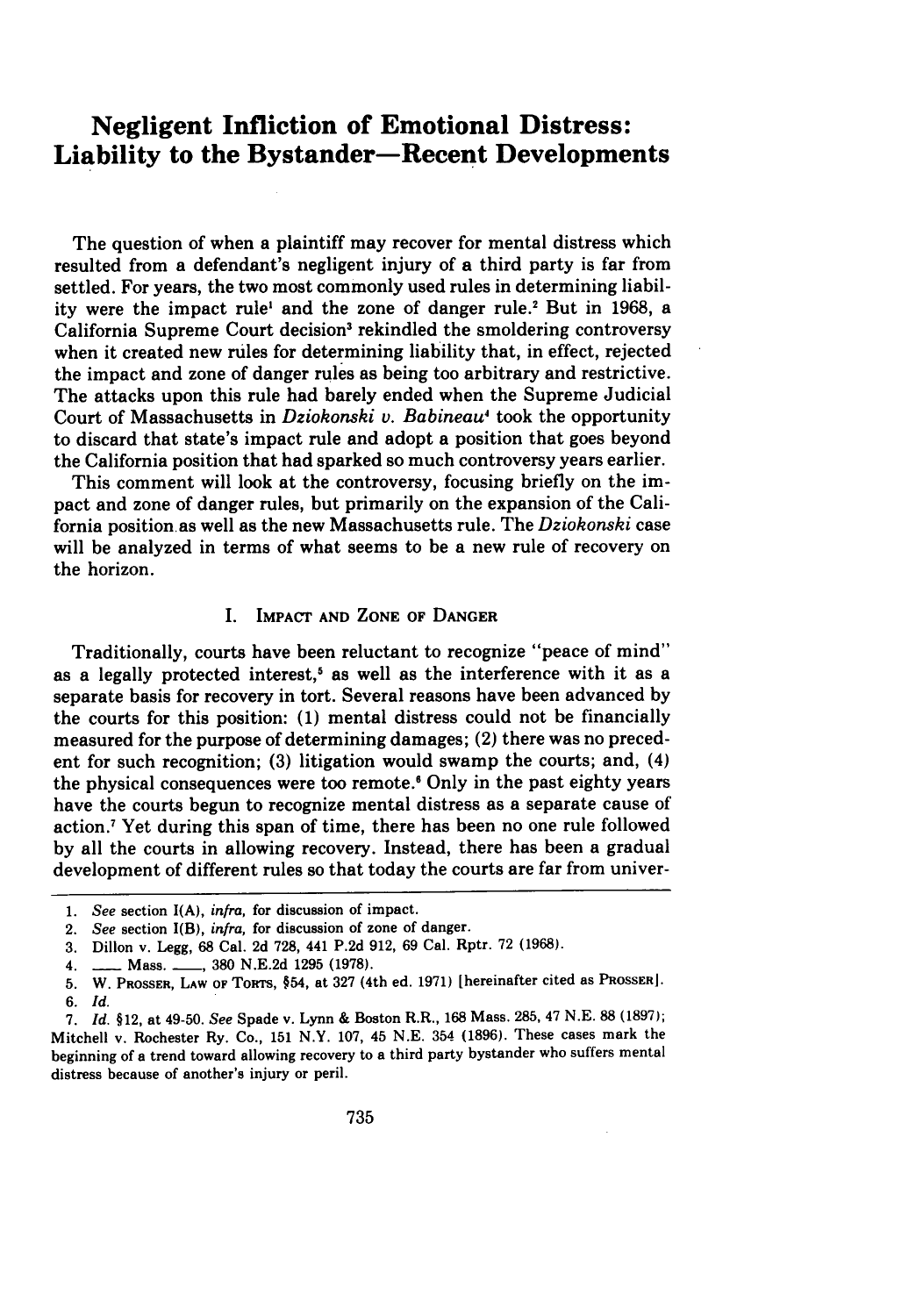sal agreement.<sup>8</sup> The rules governing recovery for mental distress have developed in an evolutionary fashion, each purporting to be better than its predecessor. Beginning with the first major rule, the impact rule, other rules have been developed until now there are at least three main theories of recovery: the impact rule,<sup>9</sup> the zone of danger test,<sup>10</sup> and, more recently, the general foreseeability, or *Dillon,* test." Each imposes upon a claimant limiting factors-factors which must be present before recovery may be had for mental distress.

Although the tests are distinct from one another, and each is claimed to be better than the others, there are common threads running through all three-the concern of the courts with the problem of adequate proof of the genuineness of the mental suffering alleged and the fear of unlimited liability. These concerns are'manifested in the rules by the requirements of special circumstances, or qualifying factors. The requirements place sharp limits on who may recover; and, once all of the requirements are met, the court can feel assured of the validity of the claim of mental suffering.'2

Experience and confidence gained by the courts through the application of each of these tests spurred courts to develop other rules, or modifications of the rule then in use. While some courts would adhere to a certain rule, other jurisdictions would discard it in favor of one that was thought to be just as workable and at the same time more just. Starting with the impact rule, the search for a generally acceptable rule continued.

#### *A. Impact Rule*

Under the impact rule, damages could not be recovered when a plaintiffbystander suffered mental distress caused by the negligent infliction of an injury to a third party by defendant unless the planitiff-bystander also suffered a direct physical injury resulting from the negligent act. " The courts felt that because fright or mental distress alone could not be the basis for recovery, damages from injuries resulting from fright or distress alone could not be recovered.<sup>14</sup> Again, the fear of fictitious claims and of an explosion of litigation led the courts to require that there be this accompanying physical injury or "impact" caused by the negligent act.'5 The courts recognized that there could be an unintentional infliction of mental

- 13. 168 Mass. at \_\_\_, 47 N.E. at 89.
- 14. 151 N.Y. at <u>...,</u> 45 N.E. at 354.

<sup>8.</sup> PROSSER, supra note 5, §54, at 327.

*<sup>9.</sup>* See Spade v. Lynn and Boston R.R., 168 Mass. 285, 47 N.E. 88 (1897) and Mitchell v. Rochester Ry. Co., 151 N.Y. 107, 45 N.E. 354 (1896), the leading cases on the impact rule.

<sup>10.</sup> Waube v. Warrington, 216 Wis. 603, 258 N.W. 497 (1935) is the leading case. See also Battalla v. State, 10 N.Y.2d 237, 176 N.E.2d 729, 219 N.Y.S.2d 34 **(1961).**

<sup>11.</sup> Dillon v. Legg, 68 Cal. 2d 728, 441 P.2d 912, 69 Cal. Rptr. 72 (1968).

<sup>12.</sup> PROSSER, supra note 5, §54 at 328. 2 F. HARPER **AND** F. **JAMES,** §18.4, at 1036 (1956).

<sup>15.</sup> **168 Mass. at <sub>-,</sub> 47 N.E. at 89; 151 N.Y. at <sub>-,</sub> 45 N.E. at 355; Prosser,** *supra* note 5, §54, at **327.**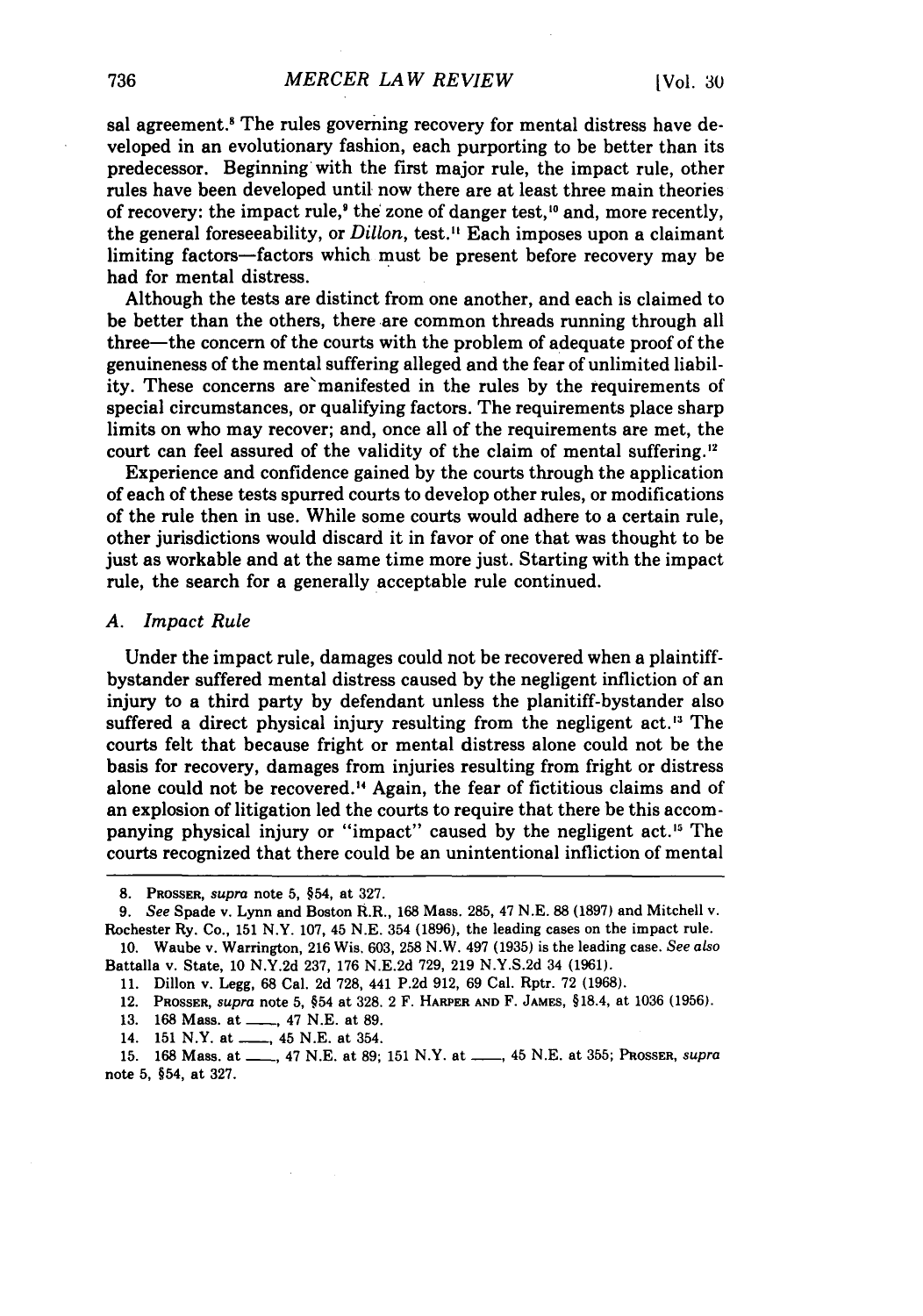distress upon one who had witnessed another being injured and that logically there should be recovery. However, recovery was not allowed because the courts felt it would be not only impractical, but impossible to administer any other rule."6 Yet, once there was immediate personal injury apart from the mental distress, the claim could safely be considered genuine.

Despite the importance of "impact" as the essential element for recovery, the courts tended to liberalize the concept of what constituted sufficient impact. 8 With the passage of time, there was a gradual abandonment of the impact rule by the courts,<sup>19</sup> including jurisdictions that had been strong supporters of the rule in the past.<sup>20</sup> Many jurisdictions were now moving toward another theory of recovery-the zone of danger testleaving the impact rule in the definite minority.<sup>21</sup>

#### *B. Zone of Danger Test*

The zone of danger test eliminated the requirement of an immediate physical impact. It demanded only that a plaintiff bystander have been within the zone of risk created by the negligent act.<sup>22</sup> The courts felt that it was reasonably foreseeable that a bystander would fear for his own safety if he were within this zone, thus adding credibility to his claim of mental anguish or suffering. This solved the problem of adequate proof of the genuineness of the claim, the problem which the impact rule had resolved **by** requiring an actual physical impact. Furthermore, the courts felt that because of the dilution of the impact requirement in those jurisdictions following the impact rule, the distinction between valid and invalid claims was no longer justified under an impact test.<sup>23</sup> The slightest touch would allow one plaintiff a cause of action, whereas another plaintiff, in an equally distressing situation, would be denied the protection of the law

**17.** PROSSER, *supra* note **5,** §54, at **328.**

**18.** Kentucky Tractor **&** Terminal Co. v. Roman's Guardian, **232 Ky. 285, 23 S.W.2d 272 (1929)** (trifling burn); Homans v. Boston Elevated Ry. Co., **180** Mass. 456, 62 **N.E. 737 (1902)** (slight **blow).** Prosser observes that courts have said impact may be minor contacts that have nothing to do with causing the actual harm, *e.g.,* "an electric shock, a trivial jolt or jar, a forcible seating on the floor, etc." **PROSSER,** *supra* note 5, §54, at 331.

**19.** Wallace v. Coca-Cola Bottling Plants, Inc., **269 A.2d 117** (Me. **1970);** Daley v. La Croix, 384 Mich. 4, **179 N.W.2d 390 (1970).**

20. Battalla v. State, **10 N.Y.2d 237, 176 N.E.2d 729, 219 N.Y.S.2d** 34 **(1961),** *overruling* Mitchell v. Rochester Ry. Co., **151** N.Y. **107,** 45 **N.E.** 354 **(1896);** Niederman v. Brodsky, 436 Pa. 401, **261 A.2d** 84 **(1970);** Waube v. Warrington, **216** Wis. **603, 258** N.W. 497 **(1935).**

21. 2 F. HARPER **AND** F. **JAMES, LAw OF** ToRTs, §18.4, at 1034 **(1956).**

22. *See, e.g.,* Waube v. Warrington, **216** Wis. **603, - , 258** N.W. 497, **500-01 (1935).**

23. As one court reasoned in adopting the zone of danger test: "It appears completely inconsistent to argue that the medical profession is absolutely unable to establish a causal connection in the case where there is no impact at all, but that the slightest impact **... suddenly bestows upon our** medical colleagues the knowledge and facility to diagnose the causal connection between emotional states and physical injuries." Niederman v. Brodsky, 436 Pa. 401, **-, 261 A.2d 84, 87 (1970).** 

**19791**

**<sup>16. 168</sup>** Mass. at **\_\_,** 47 **N.E.** at **88-89.**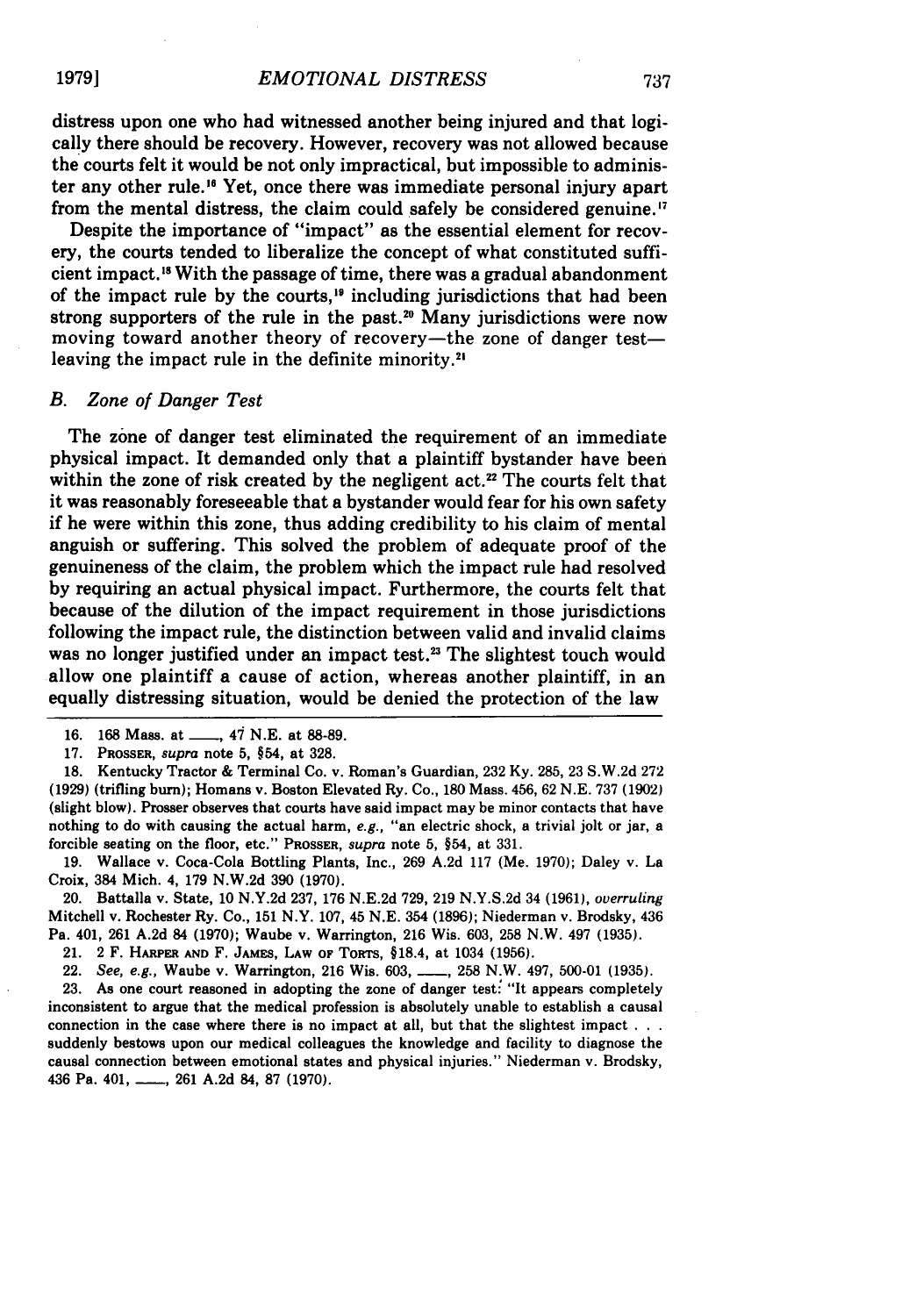because he had suffered no impact. The zone of danger test, the courts believed, would eliminate this artificial barrier to recovery for plaintiffs with valid claims. More important to the courts, however, was that the new rule effectively "drew a line" beyond which a defendant's liability would not extend, thereby answering those who feared unlimited liability. As stated above,<sup>24</sup> the zone of danger test eventually became the majority position. It was also adopted in the Second Restatement of Torts.<sup>25</sup>

## **H.** THE **DILLON EXPANSION**

## *A. California*

In 1968, the California Supreme Court in *Dillon v. Legg"-* broke away from the zone of danger test by holding that a mother had stated a prima facie case of negligent infliction of emotional distress, which she suffered as a result of witnessing her child being killed by the negligent defendant, even though the mother was not within the zone of danger.

The court rejected the arguments of fear of fraudulent claims and fear of the impossibility of circumscribing the area of liability as grounds for denying a cause of action. The court pointed out that this was not a case in which fraud was a danger, since "we certainly cannot doubt that a mother who sees her child killed will suffer physical injury from shock." More important to the court, however, was the judicial responsibility to award damages to those with meritorious claims.<sup>28</sup> As for infinite liability, the court found that general tort principles were. sufficient to deal with the problem. A defendant is liable only for injuries to others if the injuries were reasonably foreseeable to the defendant at the time of the negligent act.<sup>26</sup> To determine whether the injury was reasonably foreseeable, the court set out the following guidelines: **(1)** whether the plaintiff was located near the scene of the accident, as contrasted with one who was a distance away from it; (2) whether the shock resulted from a direct emotional impact upon the plaintiff from the sensory and contemporaneous observance of the accident, as contrasted with learning of the accident from others after its

<sup>24. 2</sup> F. HARPER **AND** F. **JAMES,** LAW OF TORTS, §18.4, at 1034 (1956).

<sup>25.</sup> RESTATEMENT **OF** TORTS (SECOND) §313(2) (1965) adopts the zone of danger test: "(2) The rule stated in subsection (1) has no application to illness or bodily harm of another which is caused by emotional distress arising solely from harm or. peril to a third person, unless the negligence of the actor has otherwise created an unreasonable risk of bodily harm to the other."

**<sup>26.</sup>** 68 Cal. 2d 728, 441 P.2d 912, 69 Cal. Rptr. 72 (1968).

<sup>27.</sup> *Id.* at \_\_, 441 P.2d at 917, 69 Cal. Rptr. at 77.

<sup>28.</sup> *Id.* at \_\_, 441 P.2d at 918, 69 Cal. Rptr. at 78. Courts which have criticized the *Dillon* expansion have nevertheless recognized that fear of fraudulent claims cannot be a basis for denying a cause of action. *See* Tobin v. Grossman, 24 N.Y.2d 609, 615-16, 249 N.E.2d 419, 422, 301 N.Y.S.2d 554, 558-59 (1969).

<sup>29. 68</sup> Cal. 2d at **\_\_,** 441 P.2d at 919, 69 Cal. Rptr. at 79.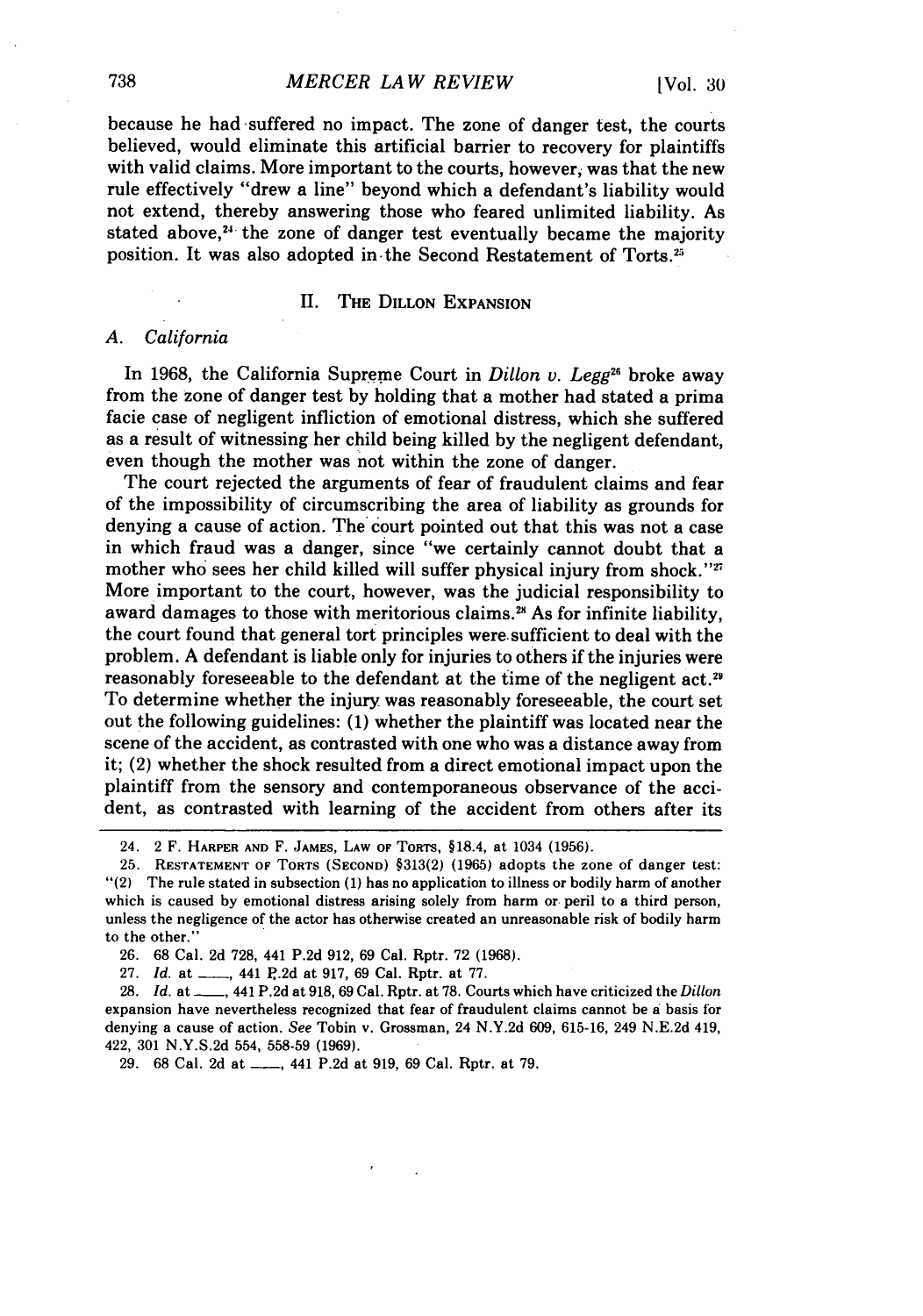occurrence; and, **(3)** whether the plaintiff and the victim were closely related, as contrasted with an absence of any relationship or the presence of only a distant relationship.3

Within a year, the Court of Appeals of New York, faced with a similar situation in *Tobin v. Grossman*,<sup>31</sup> rejected California's expansion of the cause of action. A mother was claiming damages for injuries which were caused by emotional distress and which were the result of witnessing defendant negligently injuring the mother's child.<sup>32</sup> The court listed and discussed several factors that it deemed relevant to the question of whether to allow a cause of action for negligent infliction of emotional distress.<sup>33</sup> The court accepted that in the situation before it, harm to the mother was reasonably foreseeable,<sup>34</sup> but rejected the California approach because "there appears to be no rational way to limit the scope of liability." $35$  Each of the three criteria set out by the California court in *Dillon* was found to be inadequate to serve the purpose of limiting liability.36 Indeed, the court predicted that the *Dillon* limitation (mother *witnessed* the accident) would be valid only until a case arose in which a mother was close by but did not see the accident.<sup>37</sup>

This predicted case did arise in California in *Archibald v. Braverman, "* which was decided only three months after *Tobin.* A mother came upon the scene of an accident "immediately after an explosion" and saw her son seriously injured. The court found that the mother had stated a cause of action, based on the *Dillon* criteria. The proximity factor was met in that plaintiff was in the immediate vicinity. The relationship factor was satisfied by the mother/child relationship. As for the observance factor, requiring a "sensory and contemporaneous observance of the accident," the court took the step that the New York court had predicted: "Manifestly, the shock of seeing a child severely injured immediately after the tortious event may be just as profound as that experienced in witnessing the accident itself. Consequently, the shock sustained by the mother herein was

**19791**

<sup>30.</sup> **68 Cal. 2d at \_\_\_, 441 P.2d at 920, 69 Cal. Rptr. at 80.** 

<sup>31. 24</sup> N.Y.2d 609, 249 N.E.2d 419, 301 N.Y.S.2d 554 (1969).

<sup>32.</sup> *Id.* at 611, 249 N.E.2d at 419, 301 N.Y.S.2d at 554-55. While the allegation was that the mother was present at and viewed the accident, a pretrial examination of the mother, which was part of the record on appeal, showed that the mother was not present, and merely heard the screech of automobile tires. The court's opinion is based on consideration of both situations.

<sup>33.</sup> *Id.* at 615-17, 249 N.E.2d at 422-23, 301 N.Y.S.2d at 558-60. The factors listed by the court were: foreseeability of the injury, proliferation of claims, fraudulent claims, inconsistency of the zone of danger rule, unlimited liability, unduly burdensome liability, and the difficulty of circumscribing the area of liability.

<sup>34.</sup> *Id.* at 615, 249 N.E.2d at 422, 301 N.Y.S.2d at 558.

<sup>35.</sup> *Id.* at 618, 249 N.E.2d at 424, 301 N.Y.S.2d at 561.

<sup>36.</sup> *Id.* at 617, 249 N.E.2d at 423, 301 N.Y.S.2d at 560.

<sup>37.</sup> *Id.*

<sup>38. 275</sup> Cal. App. 2d 253, 79 Cal. Rptr. 723 (1969).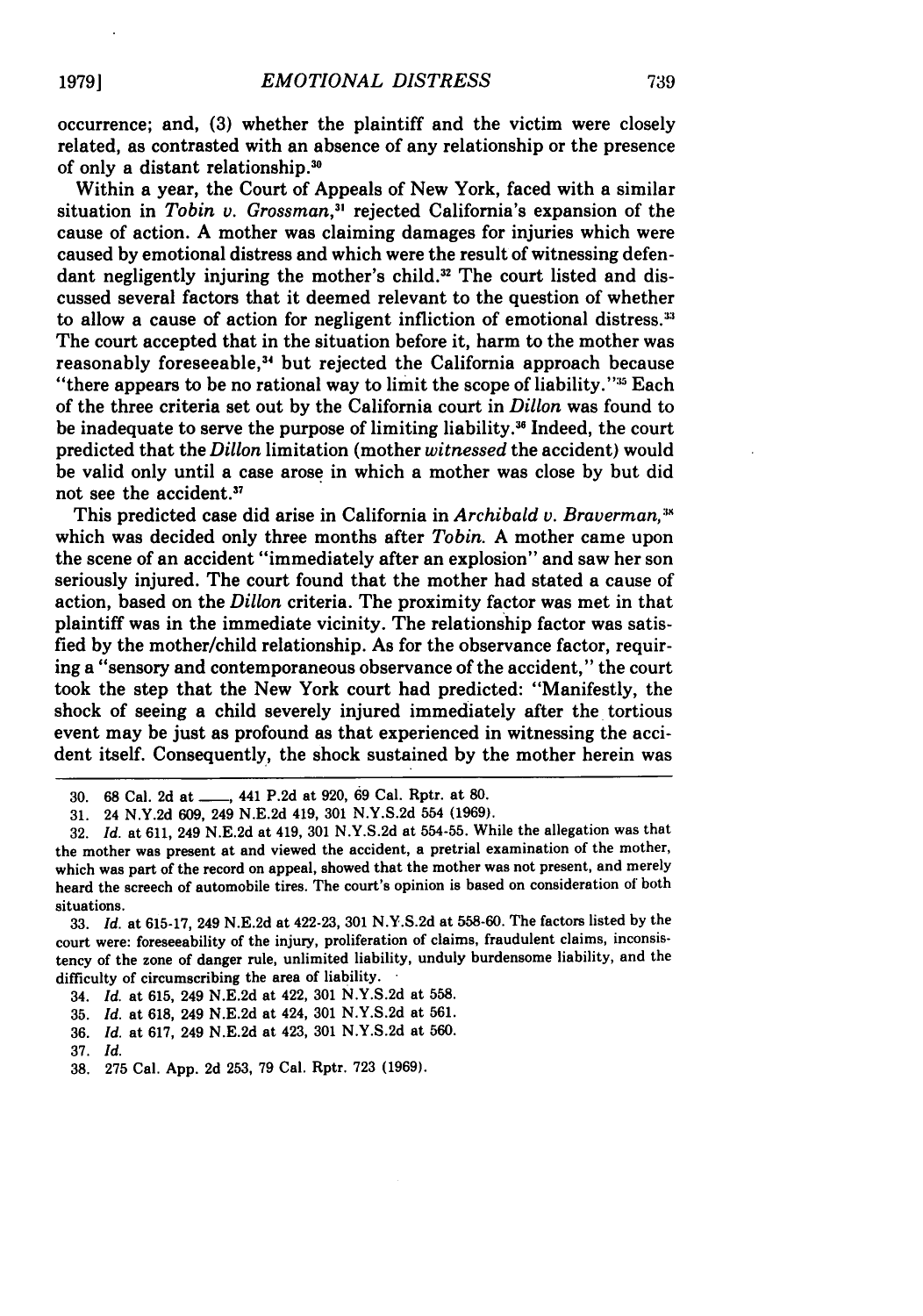'contemporaneous' with the explosion so as to satisfy the 'observance' factor." $39$ 

The *Tobin* warning that the *Dillon* guidelines would lead to unlimited liability was not realized. *Archibald,* as construed by the California courts in later cases,<sup>40</sup> rather than being the first step toward infinite liability, marked the boundary beyond which a cause of action for negligent infliction of emotional distress could not stand.

In *Jansen v. Children's Hospital Medical Center"* plaintiff-mother alleged emotional distress with resulting physical injuries caused by observing her child's slow decline and death, which was the result of defendantdoctor's negligent diagnosis. Plaintiff sought to have the *Dillon* guidelines read as permitting recovery when "the result, as distinguished **from...** the tortious act itself" is visible to plaintiff.'" The court in *Jansen,* however, refused to broaden the rule which the California Supreme Court had laid down in *Dillon. Archibald,* also, was found not to stand for the proposition for which plaintiff argued. "[It can be inferred [in *Archibald]* that the mother heard the explosion, thus having a 'sensory observance of it."<sup>14</sup>

In a 1978 California case dealing with the problem, the court reaffirmed the necessity of some sensory perception of the injury-producing event in order to state a cause of action. In *Parsons v. Superior Court,"* plaintiff, rounding a curve in the road moments after an accident, came upon the wreckage of defendant's automobile in which plaintiffs children had been riding-plaintiff reached the car "before the dust had settled."<sup>15</sup> Finding that plaintiff had not stated a cause of action, the court said:

Because under these uncontradicted facts there has been no showing that the real parties *saw, heard, or otherwise sensorily perceived* the injuryproducing event, we conclude that real parties have not met the *Dillon* requirement of a 'direct emotional impact upon (petitioners) from the sensory and contemporaneous observance of the accident'. **. .** . To conclude otherwise would beyond doubt result in the limitless liability which *Dillon* proscribes."

What began with *Archibald* as a "liberalization of the requirement of

- 41. 31 Cal. App. 3d 22, 106 Cal. Rptr. 883 **(1973).**
- 42. *Id.* at 24, 106 Cal. Rptr. at 885.
- 43. *Id.*
- 44. 81 Cal. App. 3d 506, 146 Cal. Rptr. 495 **(1978).**
- 45. *Id.* at 509, 146 Cal. Rptr. at 496.
- 46. *Id.* at 512, 146 Cal. Rptr. at 498 (emphasis in the original).

<sup>39.</sup> *Id.* at **- ,** 79 Cal. Rptr. at 725.

<sup>40.</sup> *See* Nazaroff v. Superior Court, 80 Cal. App. 3d 553, 145 Cal. Rptr. 657 (1978); Mobaldi v. Board of Regents, 55 Cal. App. 3d 573, 127 Cal. Rptr. 720 (1976); Krouse v. Graham, 57 Cal. App. 3d 877, 129 Cal. Rptr. 624 (1976); Jansen v. Children's Hosp. Med. Center, 31 Cal. App. 3d 22, 106 Cal. Rptr. **883** (1973); Deboe v. Horn, 16 Cal. App. 3d 221, 94 Cal. Rptr. 77 **(1971).**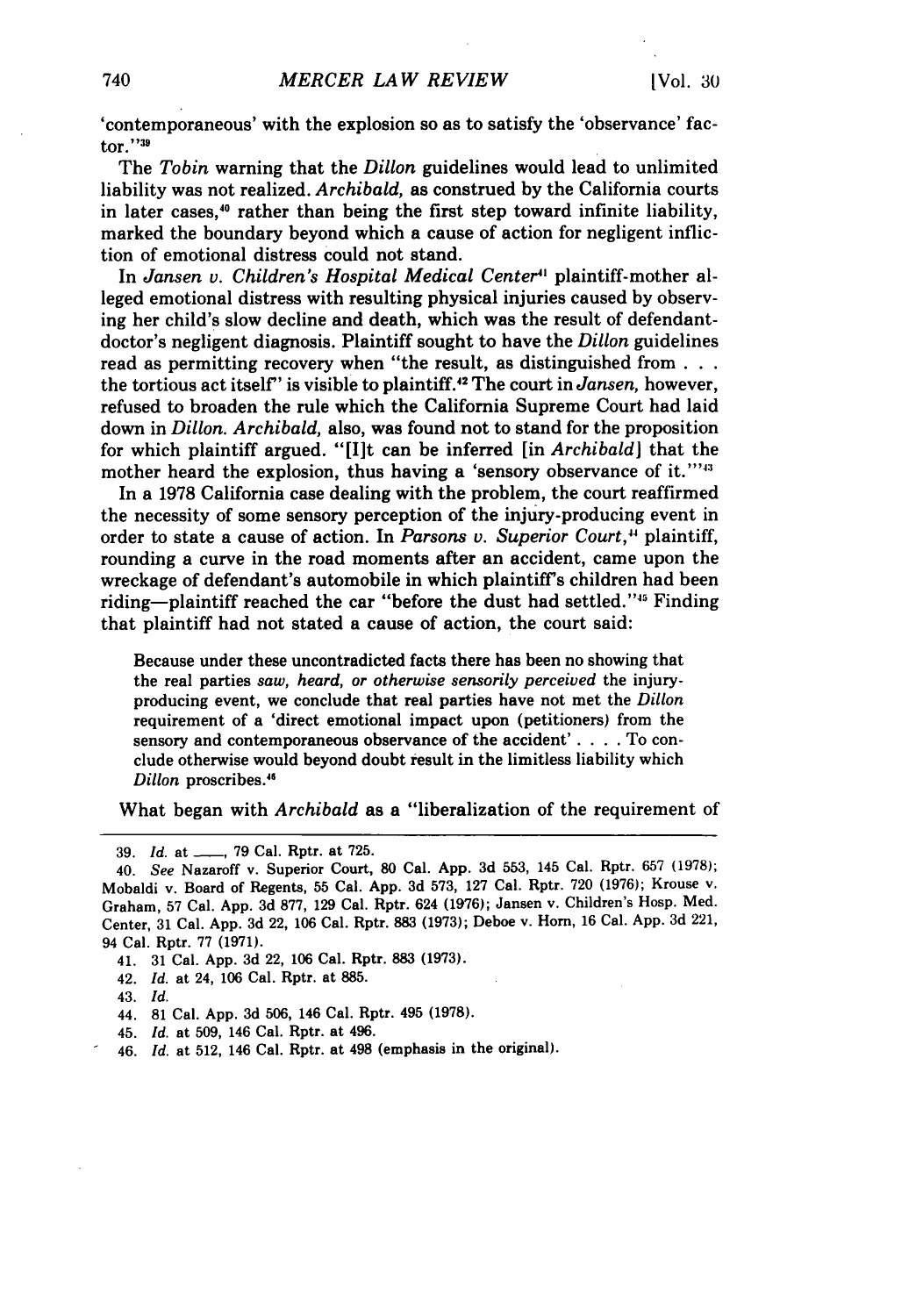contemporaneous observance of the accident"<sup>47</sup> in order to avoid "an arbitrary denial of relief"'8 has become, with the cases construing *Archibald,* a new, strict limitation on recovery, with an underlying policy of prevention of limitless liability.

### *B. Outside California*

Even with this limitation, California has been, and may still be, the most liberal state in recognizing a right of recovery for the negligent infliction of emotional distress caused by injury to a third party. A few states have followed California's lead in extending liability, but, with the possible exception of Massachusetts,<sup>49</sup> none have gone as far.

In *D'Ambra v. United States*,<sup>50</sup> in which plaintiff witnessed her young son being struck and killed **by** a negligently driven mail truck, the Supreme Court of Rhode Island adopted the *Dillon* three-prong test and added a fourth factor-the presence of the plaintiff must be foreseeable. Arguably, this places greater restrictions on liability than the *Dillon* test."' In any event, there is no decision in Rhode Island which has extended liability beyond the situation in which the mother witnessed the accident.

Hawaii has also extended liability in a manner consistent with the *Dillon* holding. In one respect, the requirements for a cause of action are more liberal under the Hawaii rulings than under any of the California post-*Dillon* decisions. In *Leong v. Takasaki*,<sup>52</sup> a child witnessed his stepgrandmother being killed **by** a negligently operated automobile. In holding that the child had a cause of action for the negligent infliction of emotional distress, the court found that there was no necessity that plaintiff have suffered a physical injury caused by the emotional distress.<sup>53</sup> Hawaii, like Rhode Island, has not yet extended recovery beyond a fact situation in which the plaintiff witnessed the negligent act.

In *Toms v. McConnell*,<sup>54</sup> a Michigan case, plaintiff had watched as her child alighted from a school bus and started across the street, where she was struck and killed by a negligently driven truck. The court held that the allegation of physical injury produced by emotional distress caused by witnessing the death of the child was sufficient to state a cause of action.

50. 114 R.I. 643, 338 A.2d 524 (1975).

52. 55 Haw. 398, 520 P.2d **758** (1974).

53. *Id.* at <u>162</u>, 520 P.2d at 762.

54. 45 Mich. App. 647, 207 N.W.2d 140 (1973).

<sup>47.</sup> Comment, *Negligent Infliction of Emotional Distress: Liability to the Bystander,* 11 GONZ. L. REV. 203, 215 **(1975).**

<sup>48.</sup> Id. at 216.

<sup>49.</sup> *See* discussion of *Dziokonski* in section **III,** *infra.*

<sup>51.</sup> Comment, *Negligent Infliction of Emotional Distress: Liability to the Bystander,* 11 Gonz. L. Rev. 203, 213-15 (1975), suggesting that requiring an independent analysis of foreseeability of presence will result in limiting liability to cases involving a parent-child relationship.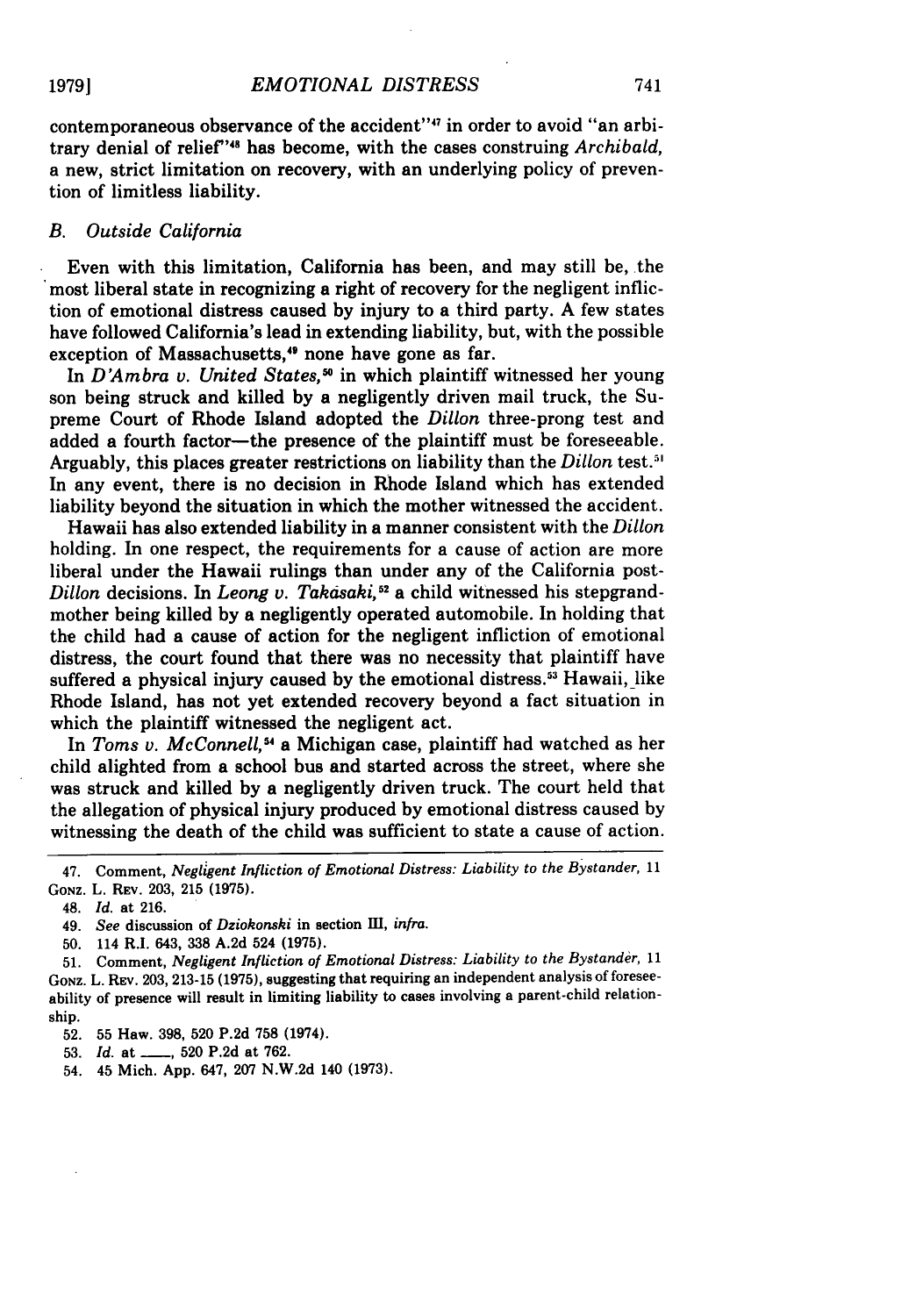There is dictum in a later Michigan case, *Gustafson v. Faris,55* which suggests that Michigan may, in the future, go beyond the *post-Archibald* California cases in extending the cause of action. In *Gustafson,* plaintiffs' child had been killed by a negligently operated automobile. The court sustained a summary judgment against plaintiffs as to their claim of emotional distress because plaintiffs' injuries were not alleged to have occurred "fairly contemporaneously with the injury to the deceased."<sup>56</sup> In determining the meaning of "fairly contemporaneous," the court cited *Archibald* as holding that a cause of action is stated when plaintiff "viewed her son's injuries . . . within moments after the allegedly negligent accident occurred . . . in spite of the fact that she did not witness the actual accident."<sup>57</sup> To date, however, the Michigan courts have not been faced with a situation in which they could decide to make the extension.

In a 1973 case, *D'Amicol v. Alvarez Shipping Co., <sup>58</sup>*a Connecticut court allowed a cause of action when plaintiffs saw their child killed in an automobile accident. It is questionable at present whether Connecticut is still to be counted among those jurisdictions following the *Dillon* rule. In 1976, in *McGovern v. Piccolo,19* the court held that plaintiff failed to state a cause of action for emotional distress when the allegation was that plaintiff observed, immediately after the accident, the injuries to and death of her son. The court stated that Connecticut did not follow the *Dillon* rule, despite the *D'Amicol* decision." The court said, however, that in the alternative, even if *Dillon* and *D'Amicol* were followed, plaintiffs claim would fail because there was no allegation that plaintiff "actually witnessed" the accident. The *Archibald* extension was rejected as illogical.<sup>61</sup> The question thus remains unsettled in Connecticut.

It appears from the cases considered that what began with *Dillon* in 1968 as an expansion of the right of recovery in the emotional distress-third party situation has run its course. None of the aforementioned jurisdictions following California's lead have expanded the right of recovery beyond that permitted by California. Recovery is limited by the requirement that the plaintiff have witnessed the accident. California has gone further by requiring that the plaintiff have merely some sensory perception of the injury-producing event. Despite the warnings that unlimited liability would follow, the courts have had little difficulty in applying these rules, with fairly foreseeable results in any given case. The argument that these

61. *Id.*

<sup>55. 67</sup> Mich. App. 363, 241 N.W.2d 208 (1976).

<sup>56.</sup> *Id.* at **- ,** 241 N.W.2d at 211.

<sup>57.</sup> *Id.*

<sup>58. 31</sup> Conn. Supp. 164, 326 A.2d 129 (1973).

<sup>59. 33</sup> Conn. Supp. 225, 372 A.2d **989** (1976).

<sup>60.</sup> *Id.* at **- ,** 372 A.2d at 991. The court feared unlimited liability and cited *Archibald* as an illogical extension of *Dillon.*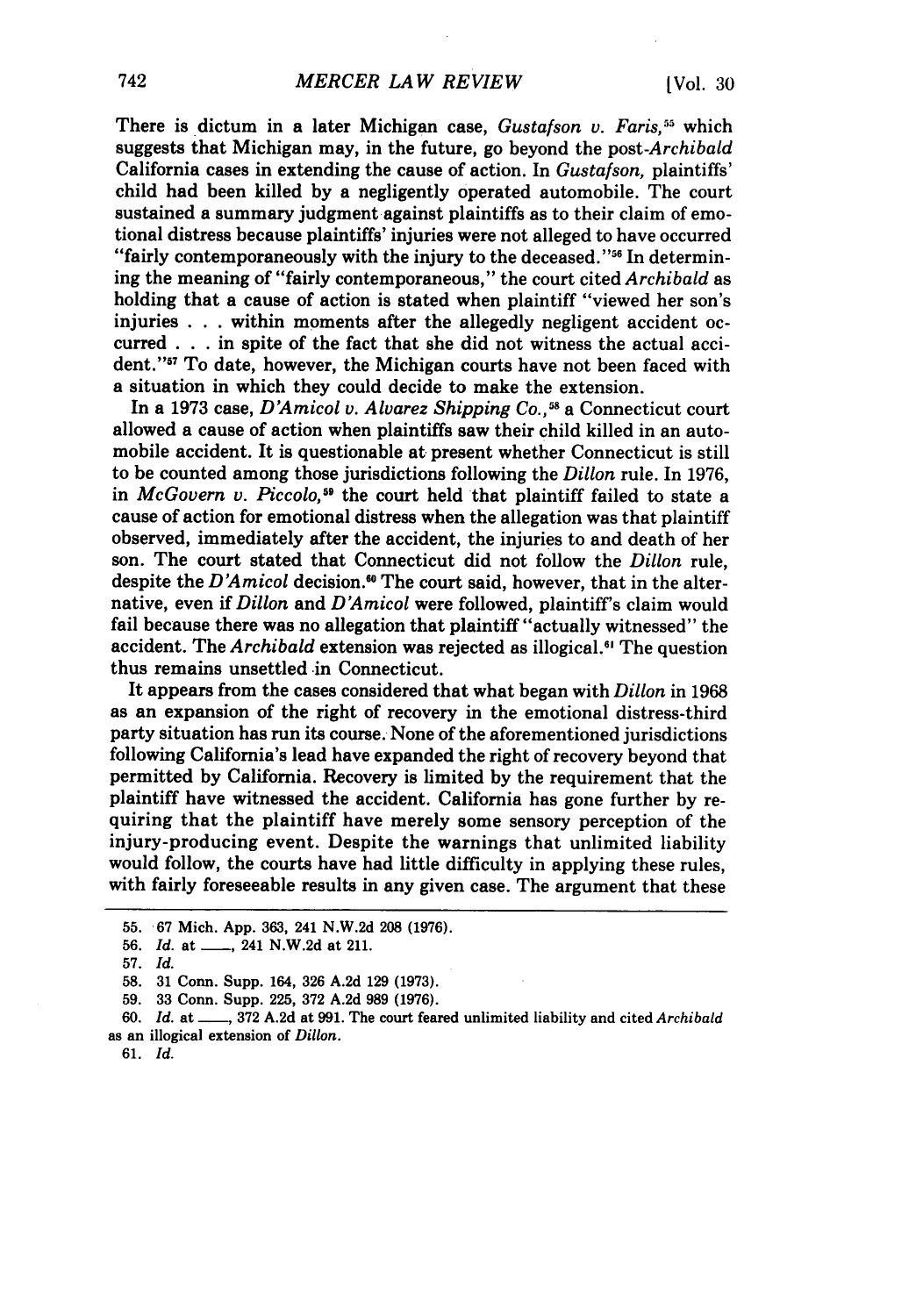rules set arbitrary limits may be true,<sup>62</sup> but they are limits that work in practice to allow recovery in meritorious cases in which both the impact rule and the zone of danger rule (with their own arbitrary limits) would deny recovery.

With *Tobin's* unlimited-liability bogeyman effectively dealt with by these *pro-Dillon* jurisdictions, it is expected that the *Dillon* rule will one day be followed in the majority of jurisdictions. However, the *Dillon* rule may no longer be the most liberal in allowing recovery.

#### III. THE MASSACHUSETTS RULE

In **1978,** the Supreme Judicial Court of Massachusetts, in *Dziokonski v. Babineau,63* in overruling *Spade v. Lynn & Boston Railroad,64* one of the nation's leading cases on the impact rule, held that plaintiff had stated a cause of action in alleging that a parent had "sustain[ed] substantial physical harm as [a] result of severe mental distress over some peril or harm to his minor child caused **by** defendant's negligence **. . .** where the parent either witness[ed] the accident or soon [came] on the scene while the child [was] still there."65

It was alleged that the child was struck **by** an automobile as she was crossing a street. The mother "lived in the immediate vicinity of the accident, went to the scene of the accident and witnessed her daughter lying injured on the ground."<sup>66</sup> The mother suffered emotional shock as a result of the child's injury and died while riding in the ambulance that was taking her daughter to the hospital.<sup>67</sup> The allegation also stated that the father suffered emotional distress as a result of the injury to his daughter and the death of his wife, and his death was caused thereby.<sup>68</sup>

In overturning the impact rule, the court said that the zone of danger rule was better in that it tends to produce more reasonable results while still providing a means of limiting the scope of a defendant's liability; but, it was an inadequate rule in that it does not measure the reasonable foreseeability of an injury to a parent caused by anxiety over harm to his child."1 Application of the rule would serve to deny recovery in cases in which it should not be denied.

Reasonable foreseeability, said the court, is the proper starting point in deciding whether a negligent act leads to liability. When a defendant negligently injures a person, it is reasonably foreseeable that there will be some-

<sup>62.</sup> PROSSER, supra note **5,** §54, at 335.

**<sup>63.</sup>** \_\_ Mass. **-, 380 N.E.2d 1295 (1978).**

<sup>64.</sup> **168** Mass. **285,** 47 **N.E. 88 (1897).**

**<sup>65.</sup>** \_\_ Mass. at **- , 380 N.E.2d** at **1302.**

**<sup>66. 380</sup> N.E.2d** at **1296.**

**<sup>67.</sup>** *Id.*

**<sup>68.</sup>** *Id.*

<sup>69.</sup> *Id.* at 1300.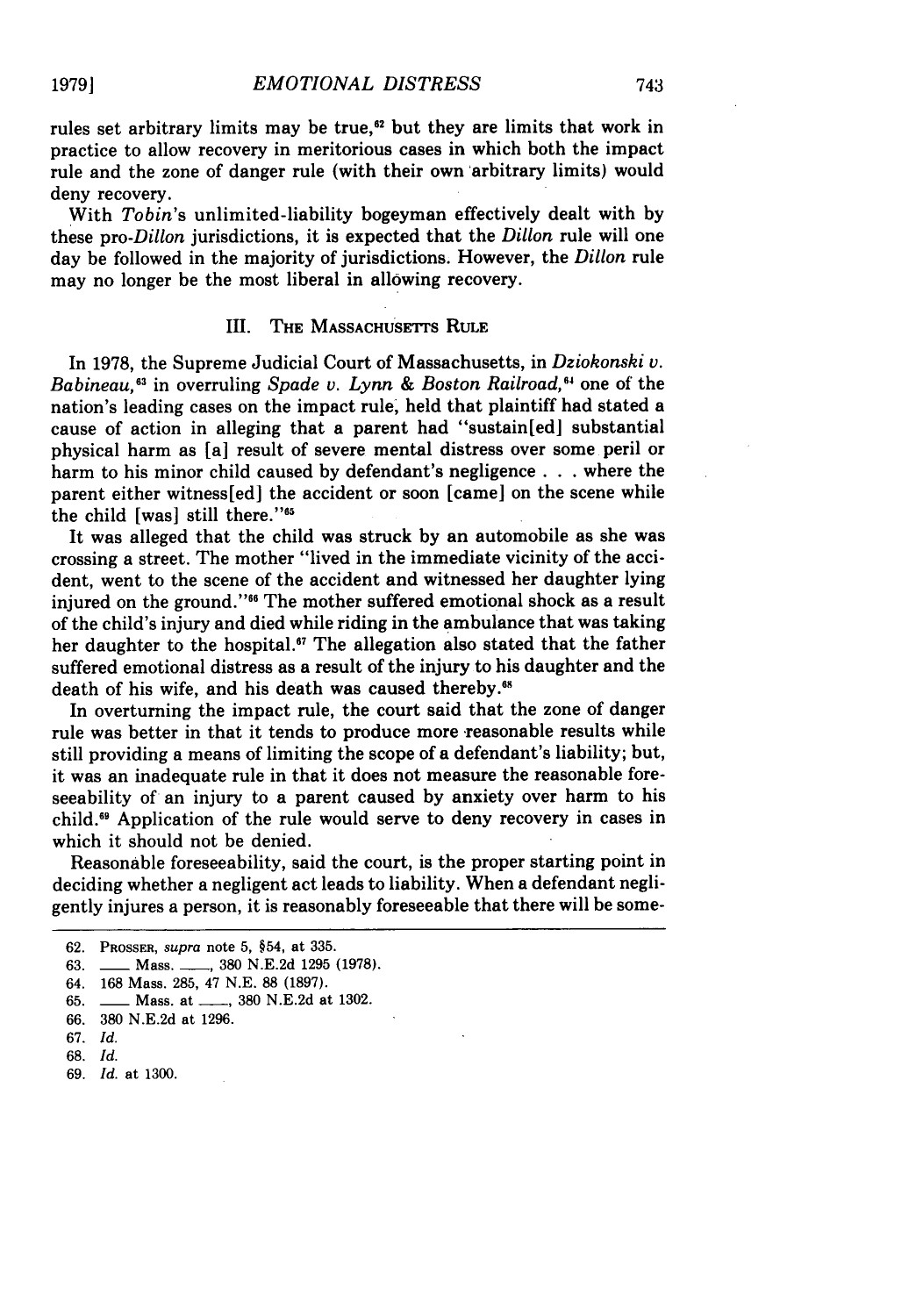one with sufficient emotional attachment to that person so that he will be emotionally affected.<sup>70</sup>

In determining a defendant's liability, the court laid out several criteria to be used. The court required: **(1)** that there be a substantial physical injury as well as proof of a causal connection between that injury and the defendant's negligent act; (2) that factors such as "where, when and how" the claimant came to know of the injury to the third party be considered; and **(3)** that the degree of familial or other relationship between the claimant and the third person be taken into account.<sup>71</sup>

*Dziohonski* goes beyond the limits of recovery marked by *Dillon* and *Archibald* in that it allows a cause of action to be stated without having to allege a "sensory perception of the injury producing event." Under *Dziokonski,* it is not necessary that the plaintiff have seen, heard, or felt the accident in any way at the time of its occurrence (as is required under *Dillon* and *Archibald),* but the court does require that the plaintiff have come upon the scene of the accident soon after its occurrence while the injured party is still there.

In place of the sensory perception requirement, the Massachusetts court seems to place greater weight on the type and degree of relationship that existed between plaintiff and the injured third party (note that the *father* has a cause of action based simply on his allegation that he suffered emotional distress because of the deaths of his *wife* and *child).* The court is also concerned with how the knowledge of the event came to the plaintiff. These two factors are apparently intended to limit the class of claimants.

Although the *Dziohonski* guidelines are arguably arbitrary, in reality they are not. The guidelines appease the old fear of fraudulent claims and limit the scope of liability of the defendant.

The factors of the degree of relationship between the plaintiff and the victim and of the manner in which the plaintiff acquired knowledge of the accident are flexible, allowing a court on a case by case basis to determine the claims that are meritorious. This flexibility is in sharp contrast to the rough, unrealistic (in terms of actual emotional harm) and truly arbitrary limits which in the past have denied recovery to admittedly meritorious claims.

The Massachusetts court looks to the factors that one would naturally expect to be considered in determining whether mental distress was reasonably foreseeable. The court is trying to avoid placing arbitrary limits on recovery. It cannot be seriously argued that the degree of relationship between a plaintiff and a victim is an arbitrary factor. The same is true of where, when, and how the plaintiff came to know of the accident. Perhaps the only arbitrary limitation is the physical injury requirement. Here again, the court is concerned with the proof of genuineness of the emotional

<sup>70.</sup> *Id.* at **1302.**

<sup>71.</sup> *Id.*